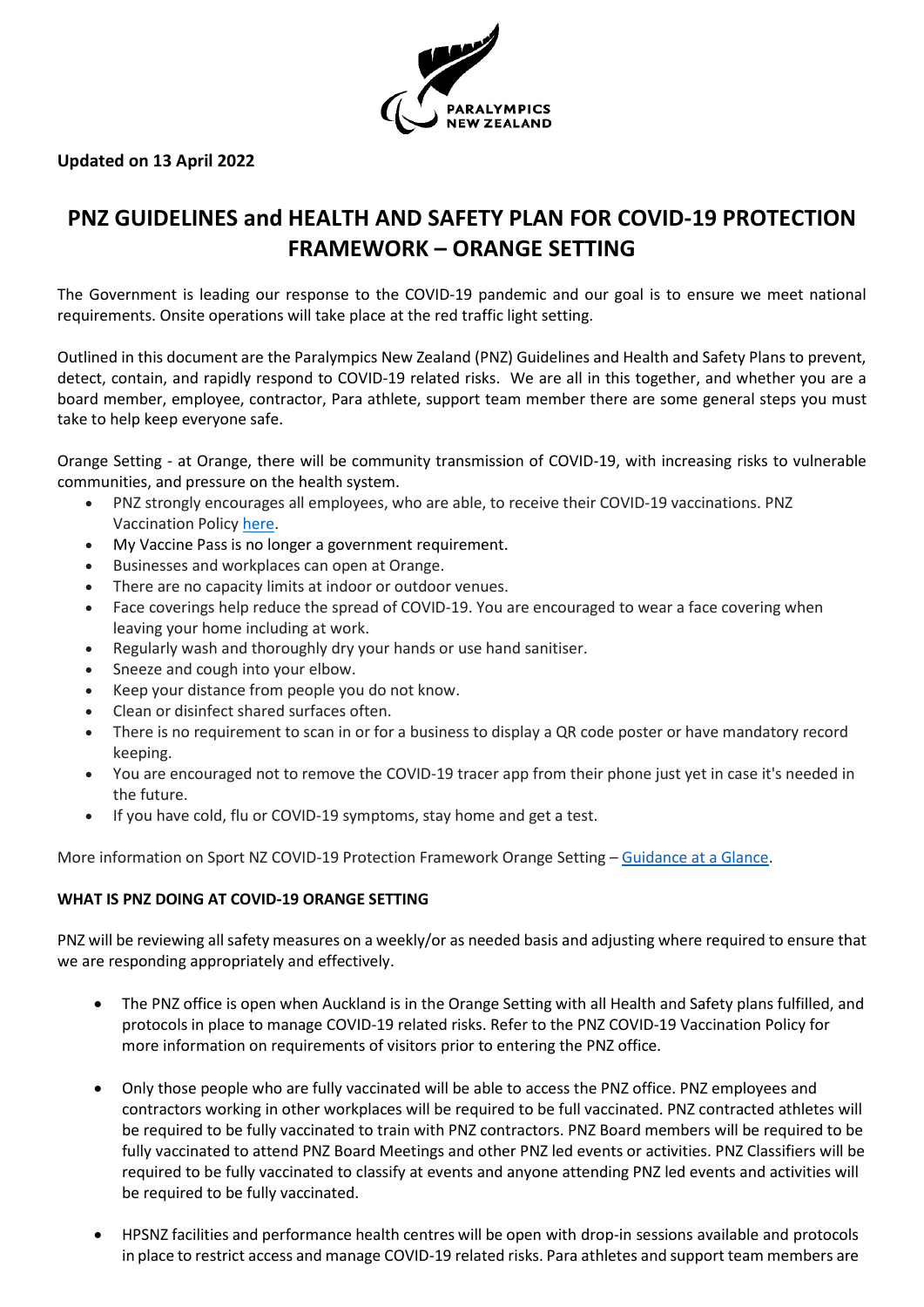required to liaise with their Programme Managers for guidance and monitoring.

- All PNZ organised events will only be open to people with My Vaccine Pass. Children under the age of 12 years and 3 months do not need to provide a My Vaccine Pass to enter places with a vaccination requirement. There is no limit to how many people can be at the venue.
- Para athletes and support team members are required to liaise with their Programme Managers for guidance and monitoring.
- When travelling into a different setting area, you will need to follow the guidance for that area when you are there.
- You must wear a face covering on flights. Some transport providers may ask you to show your My Vaccine Pass or provide proof of a negative COVID-19 test. Check with the operator before travelling. You do not need a My Vaccine Pass to use public transport.
- For those experiencing anxiety or having welfare concerns please ensure you talk to either:
	- o Manager/ Programme Manager
	- o PNZ Psychologist, Rod Corban at rod.corban@gmail.com or 021 941 765.

# The PNZ COVID-19 Protection Framework Orange Setting Guidelines are for:

- 1. PNZ Auckland Office Personnel
- 2. PNZ External Office Personnel and non-HPSNZ facilities
- 3. HPSNZ Facilities and Offices

# **1. PNZ AUCKLAND OFFICE PERSONNEL**

- Refer page  $1 2$
- Refer appendices 2 and 3.

## **2. PNZ EXTERNAL OFFICE PERSONNEL AND NON-HPSNZ FACILITIES**

## **A. RETURN TO AN EXTERNAL OFFICE OR NON HPSNZ FACILITY**

- You should not enter the office/facility if you have been in contact with anyone diagnosed or suspected to have COVID-19.
- If you have had symptoms that may be consistent with COVID-19 over the period of the pandemic, you must obtain a written medical clearance prior to returning to the office/facility.
- If you are unwell but do not have COVID-19, you must not enter the office/facility until you have been symptom free for at least 48 hours.

## **B. WHAT IF YOU GET SICK OR ARE CONCERNED ABOUT HAVING COVID-19?**

- If you have any underlying health problems, are concerned about vulnerable family members or have other health-related concerns related to the COVID-19 pandemic, you should seek advice from an appropriate specialist prior to entering the office/facility. This may include your General Practitioner, medical specialist or other health advisor.
- COVID-19 symptoms may be very mild, and may include any of the following:
	- o new/worsening cough
	- o high temperature (at least 38C) feeling unusually sweaty or cold
	- o shortness of breath
	- o sore throat
	- o sneezing and/or runny nose
	- o temporary loss of smell.
- It is important to remember that while your symptoms may be mild, if you give it to someone else, they may become very unwell.
- If you develop any COVID-19 symptoms, please: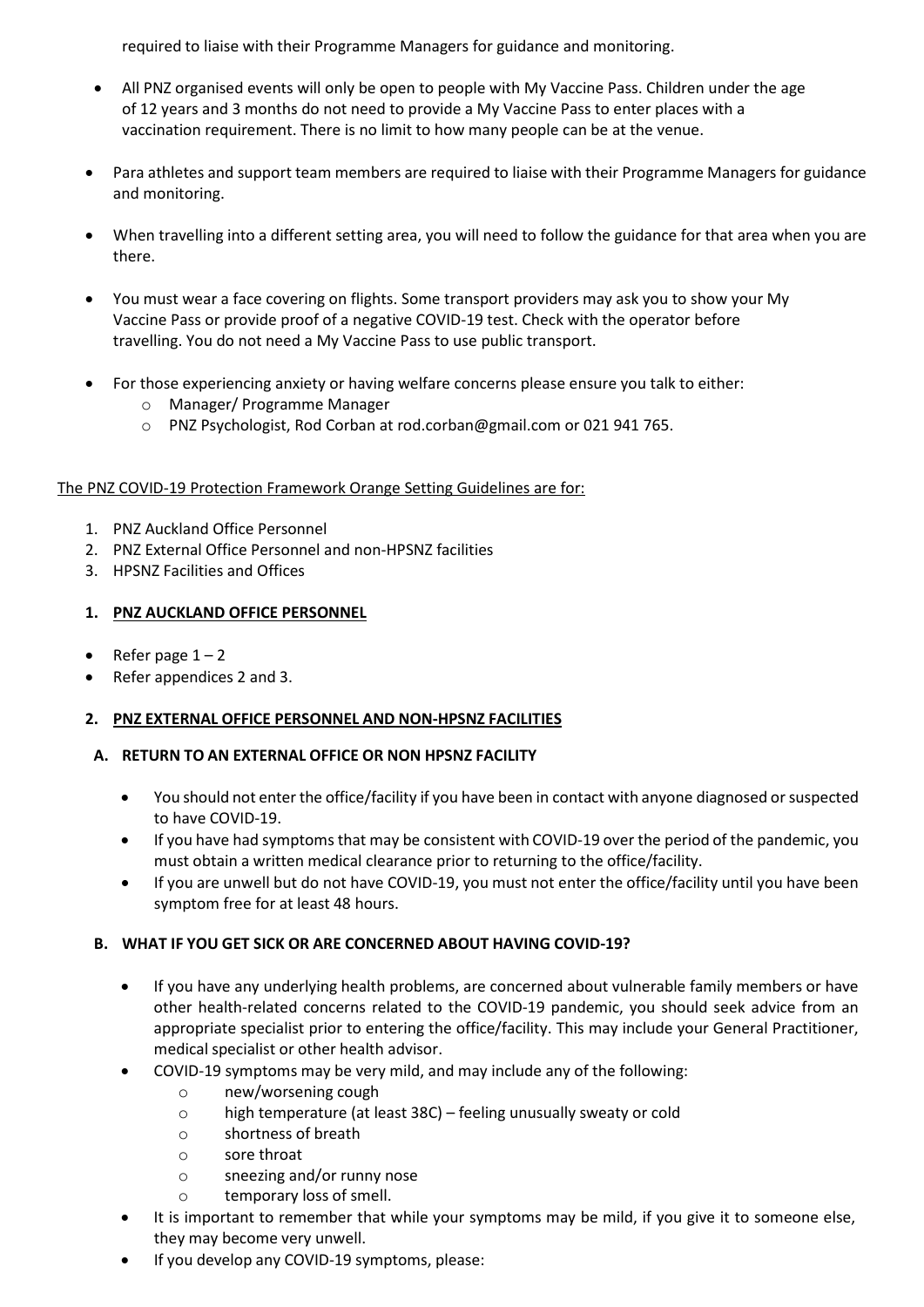- o call Healthline (0800 358 5453) or your GP as soon as possible.
- o follow the advice of your medical practitioner.
- If you are onsite when you first develop these symptoms, please leave the office/facility by the most direct route, without interacting with other individuals and then follow the steps above.
- If you are tested for COVID-19 and the test is positive, please continue to follow the advice of your doctor and public health officials.

#### **3. GUIDELINES FOR HPSNZ FACILITIES AND OFFICES**

#### **A. COMMON MEASURES AT ALL LEVELS:**

- a. CONTACT TRACING
	- i. Mandatory for everyone in the environment.
- b. HEALTH PROTOCOLS
	- i. Health triage is recommended to ensure people stay home if they are unwell
	- ii. health triage for all entering HPSNZ environments (including vaccine status confirmation)
	- iii. stay home if you feel unwell, are waiting for COVID-19 test results, or have been in contact with anyone diagnosed/suspected to have had COVID-19 in the last 14 days
	- iv. if you have flu symptoms, self-isolate at home and get tested immediately
	- v. If you are unwell but do not have COVID-19, do not enter HPSNZ facilities until you have been symptom free for at least 48 hours
- c. SANITATION
	- i. Personal hygiene practices (e.g. wash and dry hands on entry and exit to facility)
	- ii. Common touch points to be cleaned regularly
	- iii. Equipment and surfaces to be sanitised after use
	- iv. Leave work-stations clear
	- v. Minimise sharing of equipment where possible.
- d. PHYSICAL DISTANCING
	- i. Maintain distancing where possible.
- e. CONCERNS
	- i. Discuss with your line manager, regional manager or HR.
- f. SHARED FACILITIES
	- i. Landlord requirements to be observed in common areas.

## **B. MEASURES AT ORANGE SETTING**

- Work from HPSNZ facilities, unless otherwise agreed in line with flexible working policy
- Masks encouraged at all times, except when training
- No limits on numbers, no physical distancing requirements
- Performance Health / Gyms: open, drop in sessions available
- Other HPSNZ support, including HPSNZ forums, functions, events: face to face delivery
- Travel permitted, pool cars available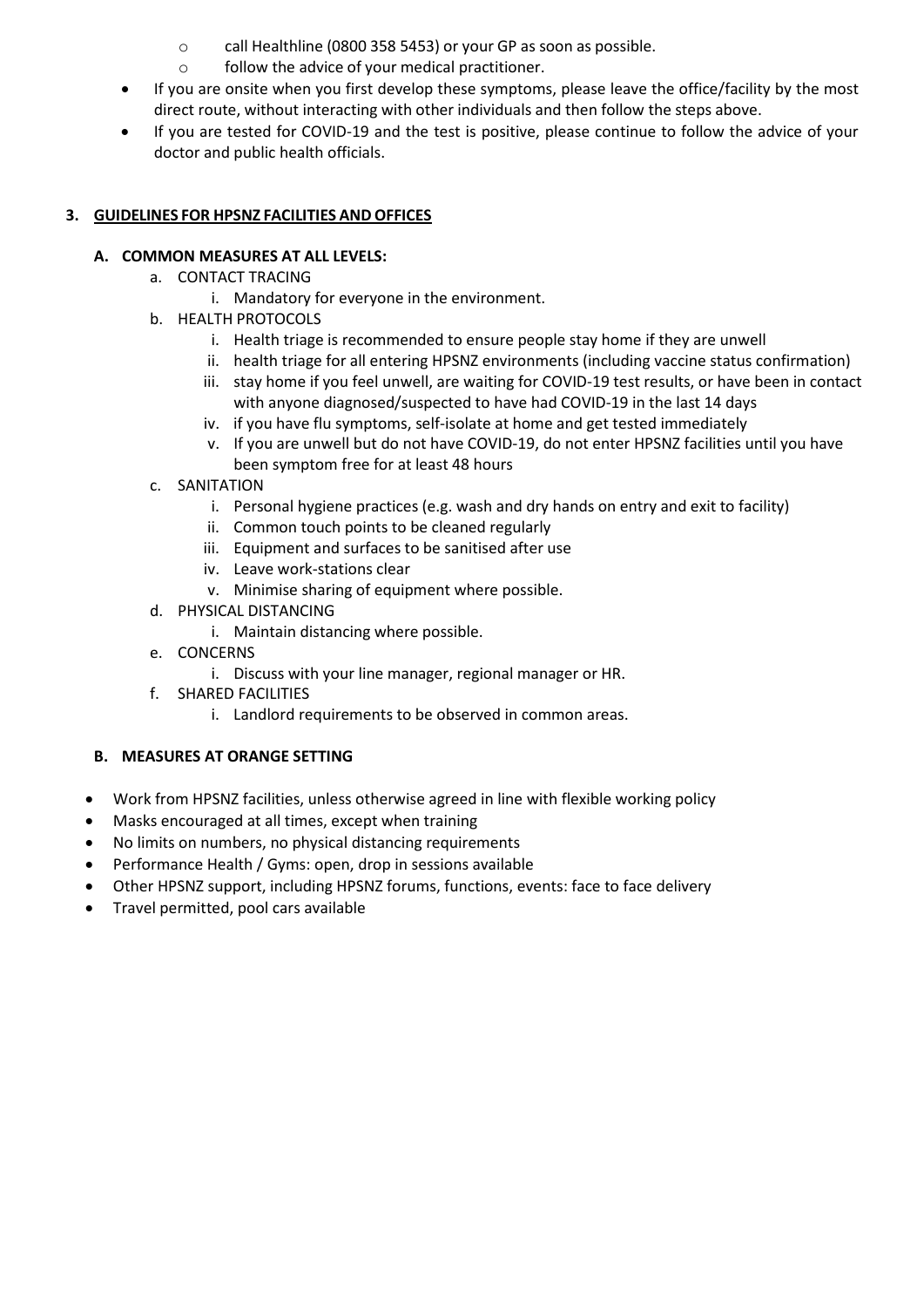#### **APPENDIX 1**

# **PNZ COVID-19 – HEALTH QUESTIONAIRE AND HEALTH AND SAFETY INDUCTION CONFIRMATION**

The Induction process will involve reading and understanding of the PNZ Health and Safety Plan and where appropriate those for external HPSNZ and other training facilities, on the health risks associated with COVID-19 and key exposure and transmission risks; the safety measures in place to mitigate those risks; and wellbeing considerations.

Confirmation of induction and health status will be collected on the form. If the answer to any of these questions is yes, the individual concerned must obtain a written medical clearance and provide that clearance to PNZ, prior to returning to work or training.

Prior to entering the PNZ Auckland office, other office spaces, HPSNZ and other training facilities for the first time following a COVID-19 related closure, everyone will be required to complete this questionnaire. Your information will be kept confidential and used to facilitate health monitoring and to inform decisions that help to minimise the risk of exposure to and transmission of COVID-19 on premises. Collated and anonymized data may be utilized for analytical assessment of PNZ and COVID-19.

| Date:                                                                                                                                                                                                                                                                                                            |                                                                                                        |  |  |  |
|------------------------------------------------------------------------------------------------------------------------------------------------------------------------------------------------------------------------------------------------------------------------------------------------------------------|--------------------------------------------------------------------------------------------------------|--|--|--|
| Name:                                                                                                                                                                                                                                                                                                            |                                                                                                        |  |  |  |
| Date of Birth:                                                                                                                                                                                                                                                                                                   |                                                                                                        |  |  |  |
| Position:                                                                                                                                                                                                                                                                                                        |                                                                                                        |  |  |  |
| (Role e.g. Para athlete, coach, employee)                                                                                                                                                                                                                                                                        |                                                                                                        |  |  |  |
| Have you read and agreed with PNZ COVID-19<br><b>Vaccination Policy?</b>                                                                                                                                                                                                                                         | Yes or No                                                                                              |  |  |  |
| Have you shared your My Vaccine Pass with PNZ?                                                                                                                                                                                                                                                                   | Yes or No                                                                                              |  |  |  |
| In the last 4 weeks have you been unwell with any of<br>the following symptoms?                                                                                                                                                                                                                                  | Yes or No                                                                                              |  |  |  |
| High temperature, fever or chills, cough, runny nose,<br>sneezing, shortness of breath, sore throat, loss of                                                                                                                                                                                                     | If yes, state what symptom otherwise state no to all                                                   |  |  |  |
| taste                                                                                                                                                                                                                                                                                                            |                                                                                                        |  |  |  |
| In the last 14 days, have you                                                                                                                                                                                                                                                                                    | Yes or No                                                                                              |  |  |  |
| Been in contact with anyone confirmed or<br>a)<br>suspected to have COVID-19?<br>Had any international travel?<br>b)                                                                                                                                                                                             | Yes or No                                                                                              |  |  |  |
| Do you currently feel UNWELL in any way?                                                                                                                                                                                                                                                                         | Yes or No                                                                                              |  |  |  |
| Do you have any concerns about your general health<br>and risk of COVID-19?                                                                                                                                                                                                                                      | Yes or No                                                                                              |  |  |  |
|                                                                                                                                                                                                                                                                                                                  | If yes, have you spoken to your General Practitioner or<br>Medical Specialist regarding your concerns? |  |  |  |
|                                                                                                                                                                                                                                                                                                                  |                                                                                                        |  |  |  |
| By submitting this form to info@paralympics.org.nz you acknowledge that the information above is true and<br>correct, and that you have read the PNZ plan relating to the safety measures PNZ has implemented to<br>minimise the risk of exposure to and transmission of COVID-19 on at the PNZ Auckland office. |                                                                                                        |  |  |  |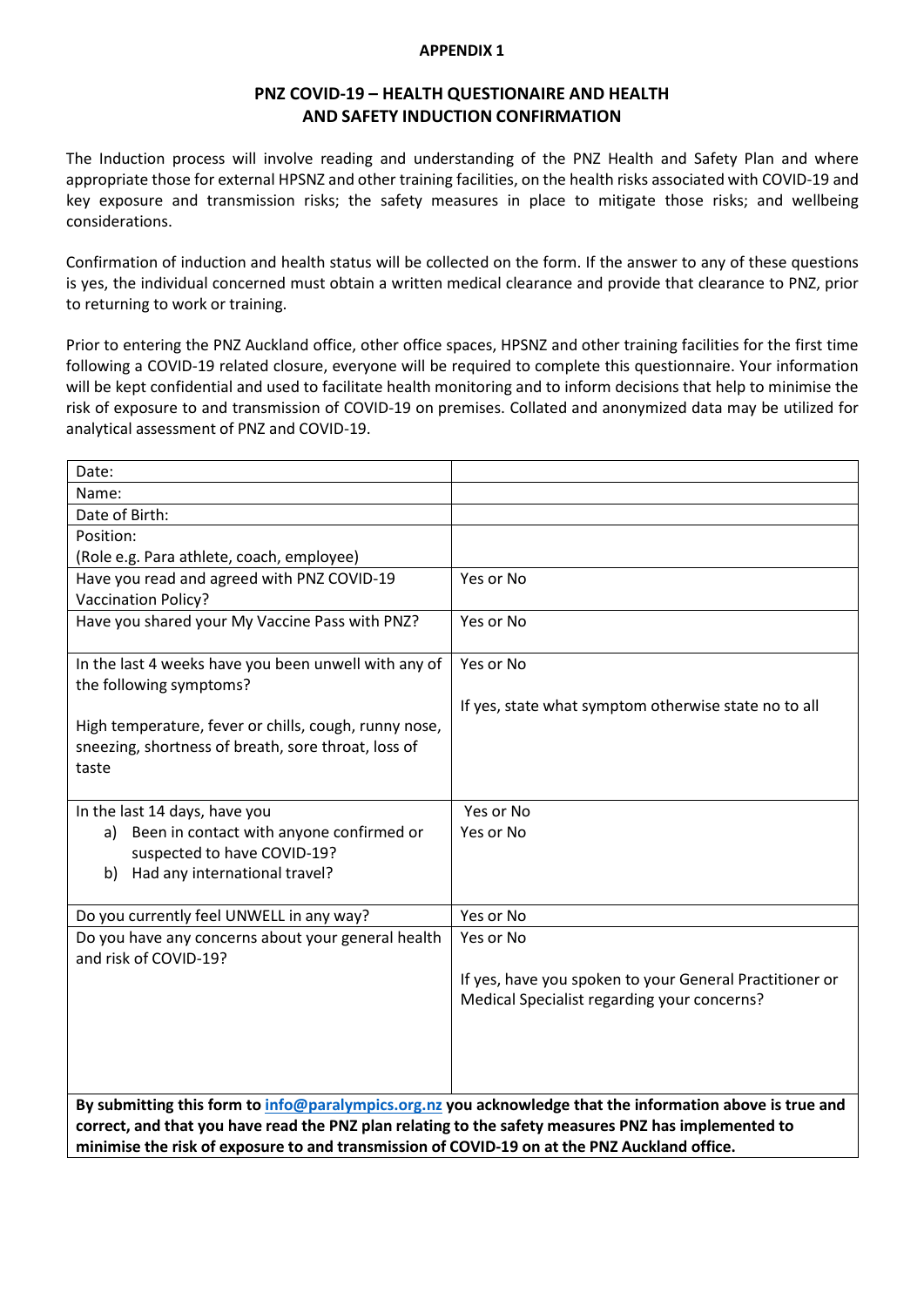#### **APPENDIX 2 PLANS FOR COVID-19 ORANGE SETTING - PNZ AUCKLAND OFFICE**

| <b>Phase</b>       | <b>Consistent risk</b> | <b>Application to facility</b>                                        | <b>Responsibility</b> |
|--------------------|------------------------|-----------------------------------------------------------------------|-----------------------|
|                    | reduction measures     |                                                                       |                       |
|                    |                        | Mandatory training (Review of these Health and Safety                 | All                   |
|                    | Induction              | Plans and PNZ Vaccination Policy)                                     |                       |
|                    |                        | Mandatory submission of form (Appendix 1)                             | All                   |
|                    |                        | Induction records collected and stored securely                       | All                   |
|                    | Access                 | Employees, contractors and visitors can access the PNZ                | All                   |
|                    |                        | office with My Vaccine Pass sighted                                   |                       |
|                    |                        | Designated zones and routes in/out/around Office Spaces               | All                   |
| <b>Before</b>      |                        | to be taped on floors prior to reopening                              |                       |
| Opening            |                        | PNZ to rearrange Auckland office to allow for appropriate             | All                   |
|                    | Preparation /          | physical distancing and sharing of equipment.                         |                       |
|                    | Maintenance            | Pre-entry deep clean                                                  | Cleaners              |
|                    |                        | Signage relating to hygiene, COVID-19 symptoms and                    | <b>CE</b>             |
|                    |                        | sanitation throughout the office                                      |                       |
|                    |                        | Signage to be provided for 3 <sup>rd</sup> party visitors and courier | <b>CE</b>             |
|                    |                        | deliverers and tradespeople.                                          |                       |
|                    |                        |                                                                       |                       |
|                    |                        | Staff travel to the office must be safe with appropriate              | All                   |
|                    | Access                 | hygiene and distancing measures taken                                 |                       |
|                    |                        | Single point of entry                                                 | All                   |
|                    | Sanitation             | Hand sanitiser on entry                                               | <b>CE</b>             |
|                    |                        | Induction and daily health check confirmed prior to entry             | All                   |
| Entry and Exit     |                        | Complete contact tracing (NZ COVID-Tracer or form) on                 | All                   |
|                    | <b>Contact Tracing</b> | entry and exit                                                        |                       |
|                    |                        | Staff to keep a record of where they have been and who                | All                   |
|                    |                        | they have been in contact with each day.                              |                       |
|                    |                        | Contact tracing records collected and stored securely                 | <b>CE</b>             |
|                    |                        |                                                                       |                       |
|                    |                        | No handshakes, hugs or hongi                                          | All                   |
|                    |                        | PNZ to develop a safe plan for use of the shared toilet               | <b>TBC</b>            |
|                    | Physical Distancing -  | facilities.                                                           |                       |
|                    | 1 metre distancing     | No more than 1 person in each zone (i.e. every 4 desks)               | All                   |
|                    |                        | Encourage one in/one out when using the office kitchen.               | All                   |
|                    |                        | Please wash all dishes in the dishwasher only.                        |                       |
|                    |                        | Meeting rooms - no more than 2 PNZ staff at a time.                   | All                   |
|                    |                        | Masks are encouraged in the PNZ office.                               | All                   |
|                    |                        | Staff to bring in and take-home own cutlery, crockery,                | All                   |
|                    |                        | glasses each day                                                      |                       |
| On-Site Operations |                        | Avoid fixed phones - if necessary, spray with disinfectant            | All                   |
|                    | Minimise equipment     | and wipe down after use                                               |                       |
|                    | sharing                | Clean desk policy - clear and clean workstation at the                | All                   |
|                    |                        | end of each day                                                       |                       |
|                    |                        | Desk, keyboard, mouse, monitor, drawers to be sprayed                 | All                   |
|                    |                        | with disinfectant and wiped down at the end of each day               |                       |
|                    |                        | Kitchens to be left clean after use, spray surfaces with              | All                   |
|                    |                        | disinfectants and wipe down. It is recommended no food                |                       |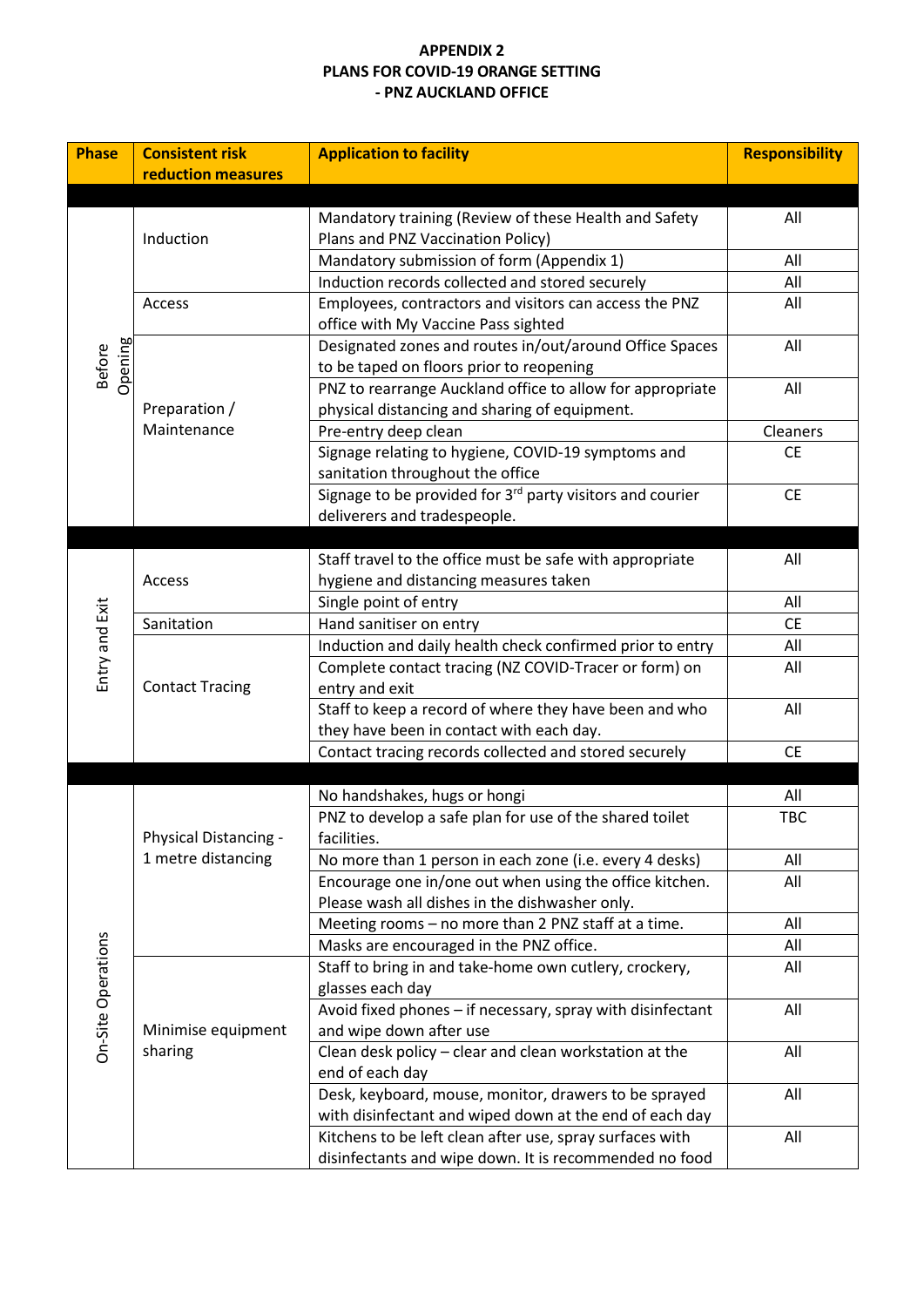|  |                          | is prepared in the facility. Users to come with pre     |     |
|--|--------------------------|---------------------------------------------------------|-----|
|  |                          | prepared food only                                      |     |
|  |                          | Tables, door handles of meeting rooms to be sprayed     | All |
|  |                          | with disinfectant and wiped down after use              |     |
|  |                          | Hand-sanitiser available at entry and in kitchens,      | CF  |
|  | bathrooms, meeting rooms |                                                         |     |
|  |                          | Disinfectant spray/wipes and paper towels spread        | CF. |
|  |                          | through the office                                      |     |
|  |                          | Complete daily cleaning checklist (Refer to Appendix 3) | All |
|  |                          |                                                         |     |
|  |                          |                                                         |     |